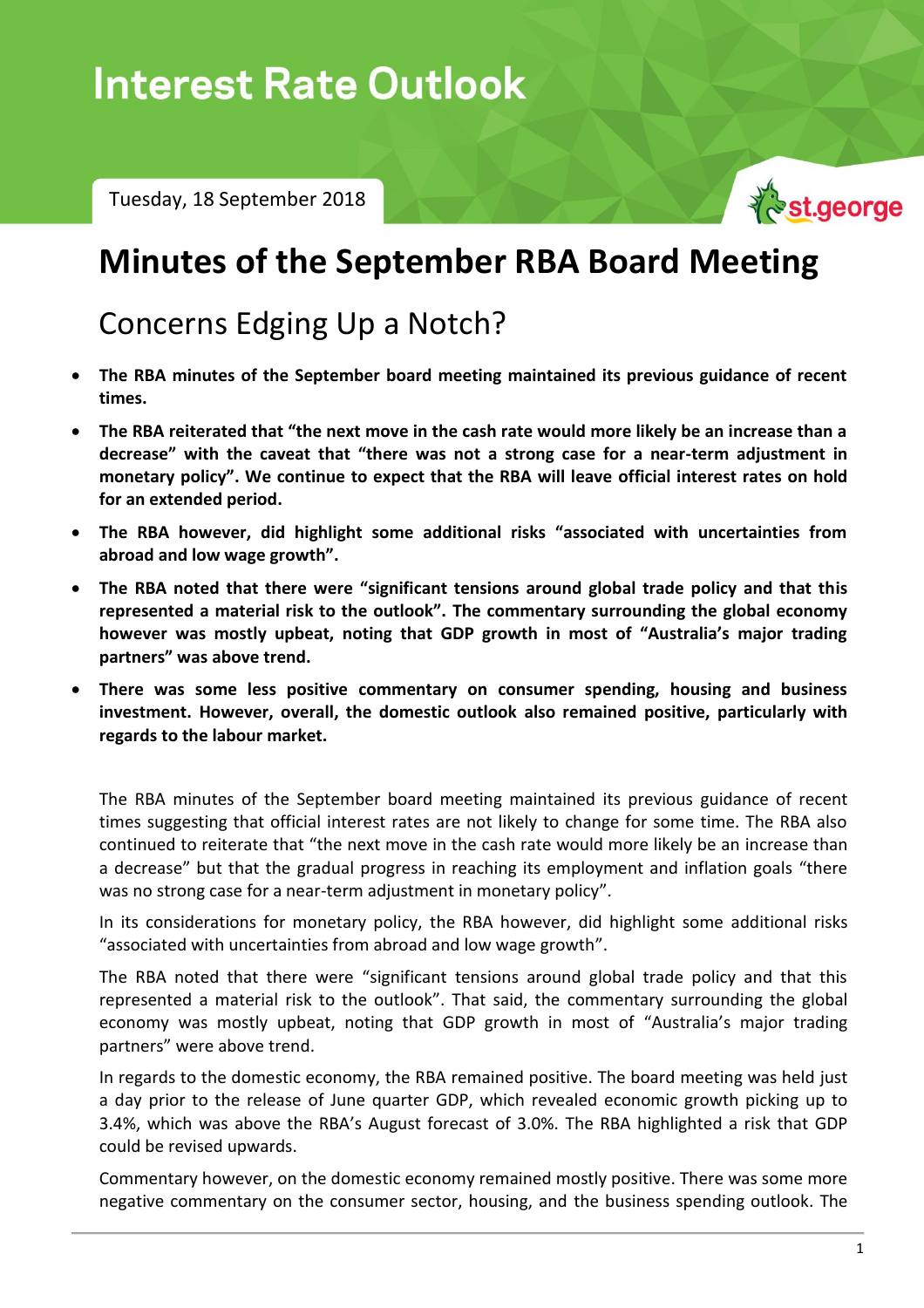RBA pointed out the weakness in retail spending in July. On capex, the RBA noted the weaker intentions for spending over 2018-19, but the RBA added the point that business conditions had remained "well above average".

More broadly however, the RBA continued to paint a broadly positive picture, particularly with the labour market.

On housing, the RBA makes note of recent increases in mortgage lending rates in response to the increase in funding costs. The RBA states that "these increases would imply a small rise in the average outstanding variable hosing loan rate, unwinding about half of the decline observed in the average housing loan rate over the preceding year".

### **Implications for Monetary Policy**

The RBA is acknowledging recent risks, mostly around international trade policy. Domestically, the RBA has also highlighted low wages growth as a risk. Nonetheless, the RBA is continuing to be quite upbeat, and its guidance remains unchanged.

We remain comfortable in expecting the RBA will unlikely raise interest rates for some time.

**Janu Chan, Senior Economist** Ph: 02-8253-0898